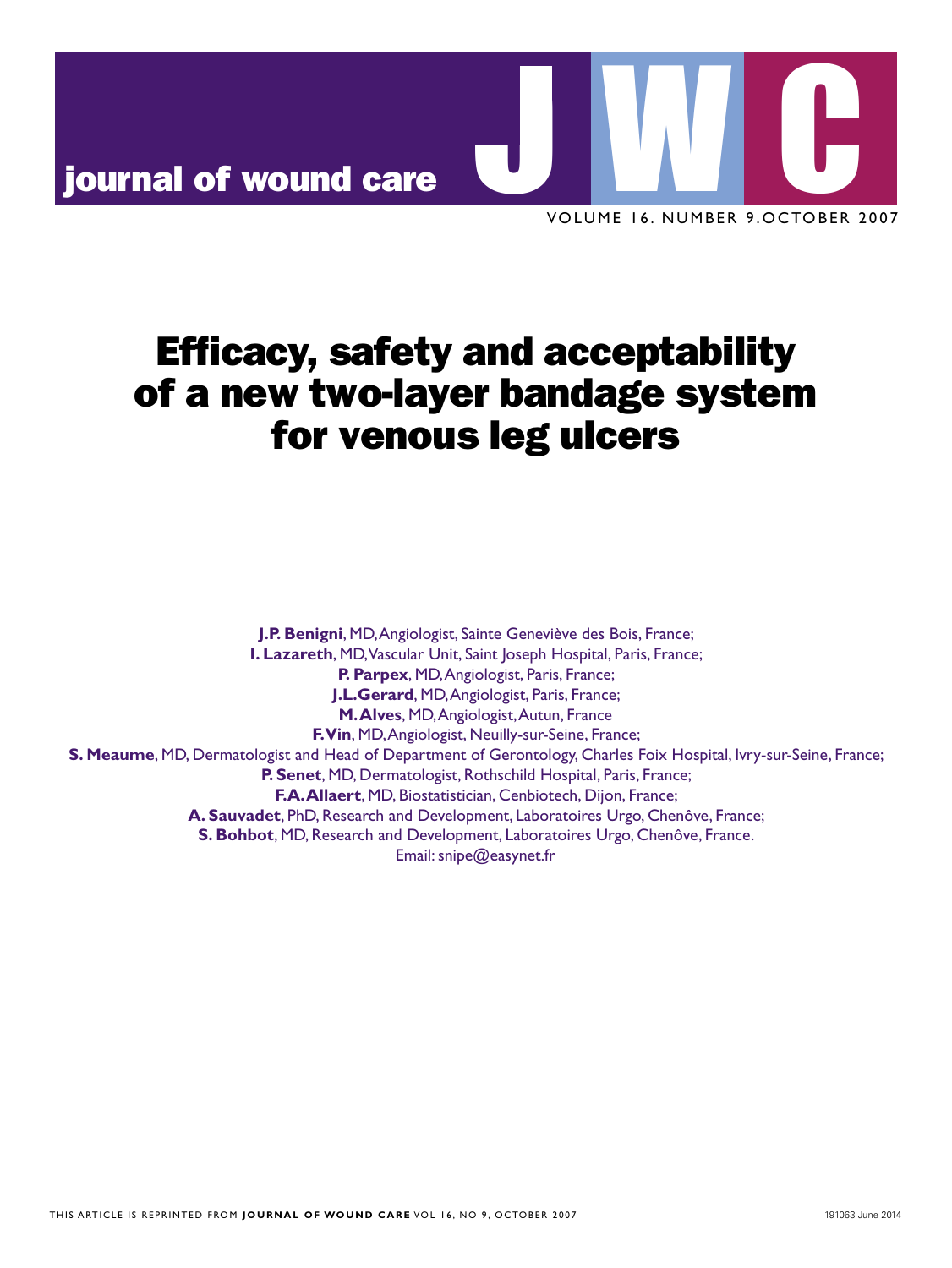## Efficacy, safety and acceptability of a new two-layer bandage system for venous leg ulcers acy, safety and acception

**• Objective:** To evaluate the efficacy, tolerability and acceptability of a new two-bandage compression • Objective: To evaluate the efficacy, tolerability and acceptability of a new two-bandage compressionsystem in the local management of venous or mixed aetiology ulcers predominantly of venous origin.<br>This is the state of **• Method:** This was a prospective non-comparative open label phase III clinical study. Forty-two patients • **Method:** This was a prospective non-comparative open label phase III clinical study. Forty-two patient<br>were recruited from 12 centres. Inclusion criteria included ulcers with at least 50% granulation tissue, a<br>surface surface area of 2–20cm<sup>2</sup>, an ulcer duration of 1–24 months, an ankle circumference of less than 28cm, and no history of deep vein thrombosis in the three months before enrolment. The primary endpoint was reduction in ulcer surface area, and secondary endpoints were the evolution of leg oedema and was reduction in ulcer surface area, and secondary endpoints were the evolution of leg oedema and patient comfort. During the six-week follow-up, patients underwent weekly clinical assessments and their ulcer surface area was measured by planimetry and photography every alternate week. **Results:** The mean ulcer surface area at inclusion was 7 ± 6cm<sup>2</sup>. The mean surface reduction after six

weeks was 58.5%, with 24% of the treated wounds healing in a mean time of 25.9 ± 9.46 days. The patients considered that the new compression system had a better effect on quality of life, evaluated by parameters such as pain, heat, itching and general comfort, than the system worn before entry into the study. patient concordance with the new system was excellent and 86% of leg ulcers improved or healed after six weeks. local tolerance was considered very good.

**Conclusion:** This new two-bandage compression system is effective and well accepted by patients.

**Declaration of interest:** This study was sponsored by Laboratoires Urgo, Chenôve, France, **Property anglic Conflict I. Lazareth, margin Unit, saint Joseph Hospital, participal, participal, participal, participal, participal, participal, participal, participal, participal, participal, participal, participal, participal, participal, part** 

> multi-bandage system; compression therapy; clinical trial; venous leg ulcers mater bandage system, compression

**J.P. Benigni**, MD, Angiologist, Sainte Geneviève des Bois, france; **I. Lazareth**, MD, Vascular Unit, Saint Joseph **P. Parpex**, MD, Angiologist, Paris, France; **J.L.Gerard, MD.** Angiologist, Paris, France; **M. alves**, md, Angiologist, Autun, France **f. Vin**, MD, Angiologist, Neuilly-sur-Seine, France; **S. Meaume, MD,** Dermatologist and Head of Department of Gerontology, charles Foix Hospital, Ivry-sur-Seine, France; **P. Senet, MD,** Dermatologist, Rothschild Hospital, Paris, France; **f.A. Allaert**, MD, **Biostatistician** Cenbiotech, Dijon, france;

*continued over*

**a.** Hospital, Paris, France; **a. Sauvade and development, research and development, laboratoires Urgo, chemove, france; development, and development, and development, in the chemove, france; in the chemove, france; in the** In the pain and isolation caused by chronic<br>
venous leg ulcers has a major impact on<br>
patients' quality of life.<sup>1-3</sup> There are two<br>
complementary local treatments for these<br>
ulcers:<sup>4</sup><br>
• Topical treatment (such as zinc p  $\frac{h}{r}$  **finally-surfanging hermic isolation** caused by chronic **S. Meanwere, Concernsive License** of the Concernsive of Gerontology, and the Geneviève des Bois, **P. Seneticial, metallicial, metallicial, metallicial, rothschild hospital, rothschild hospital, rothschild hospital, rothschild hospital, rothschild hospital, rothschild hospital, rothschild hospital, rothschild hospital, ECN**, MU, Vascular complementary local treatments for these complementary local treatments for these ulcers:4

**P. Parpex**, MD, **Primary and development** (Such as zinc paste bandage) the standard measurement (Such as zinc paste bandage) the standard measure,  $\frac{1}{2}$  plus a primary dressing that uses the principles of tem only and plas a primary dressing that dises the principles of moist wound healing to recover the wound bed and the surrounding skin $5,6$ 

> <sup>l</sup> Compression therapy, which addresses the aetiological cause of the ulceration by promoting venous return and restricting venous stasis.7,8 Compression therapy systems include elastic or non-elastic bandages, monolayer or multilayer bandaging, short-, medium- or long-stretch bandages and hosiery.<sup>9</sup>

> A better understanding of the pathophysiology of venous disease and the advent of systems that can measure the interface pressures exerted by compression bandages have led to the development of reliable and effective compression systems.10 Selection depends on parameters including patient preference, patient concordance and acceptability and ease of use for both the practitioner and patient.<sup>11</sup>

> There are wide variations in venous leg ulcer management. In the US Unna's Boot is favoured, while in the UK multilayer elastic compression is widely

used and in continental Europe short-stretch bandaging is standard practice.12 However, each type of compression has disadvantages $13$  that can limit patient concordance. In addition, numerous randomised clinical studies have been unable to show the superiority of one multilayer compression system over another, $14-17$  while others have found no differences between short-stretch and multilayer bandages.18-21

Laboratoires Urgo has recently developed a twobandage compression system, K-Two. This is the first two-bandage system in which the two layers are designed to spread the pressure evenly between them. This clinical trial set out to evaluate the therapeutic efficacy, tolerability and acceptability of this new compression system in the management of venous leg ulcers.

#### Materials and method

This multicentre non-comparative phase III openlabel clinical trial was conducted in France by private specialist physicians (angiology-phlebology) and physicians from hospital dermatology and vascular medicine units. One physician from each of the 12 participating centres recruited adult outpatients into the six-week trial.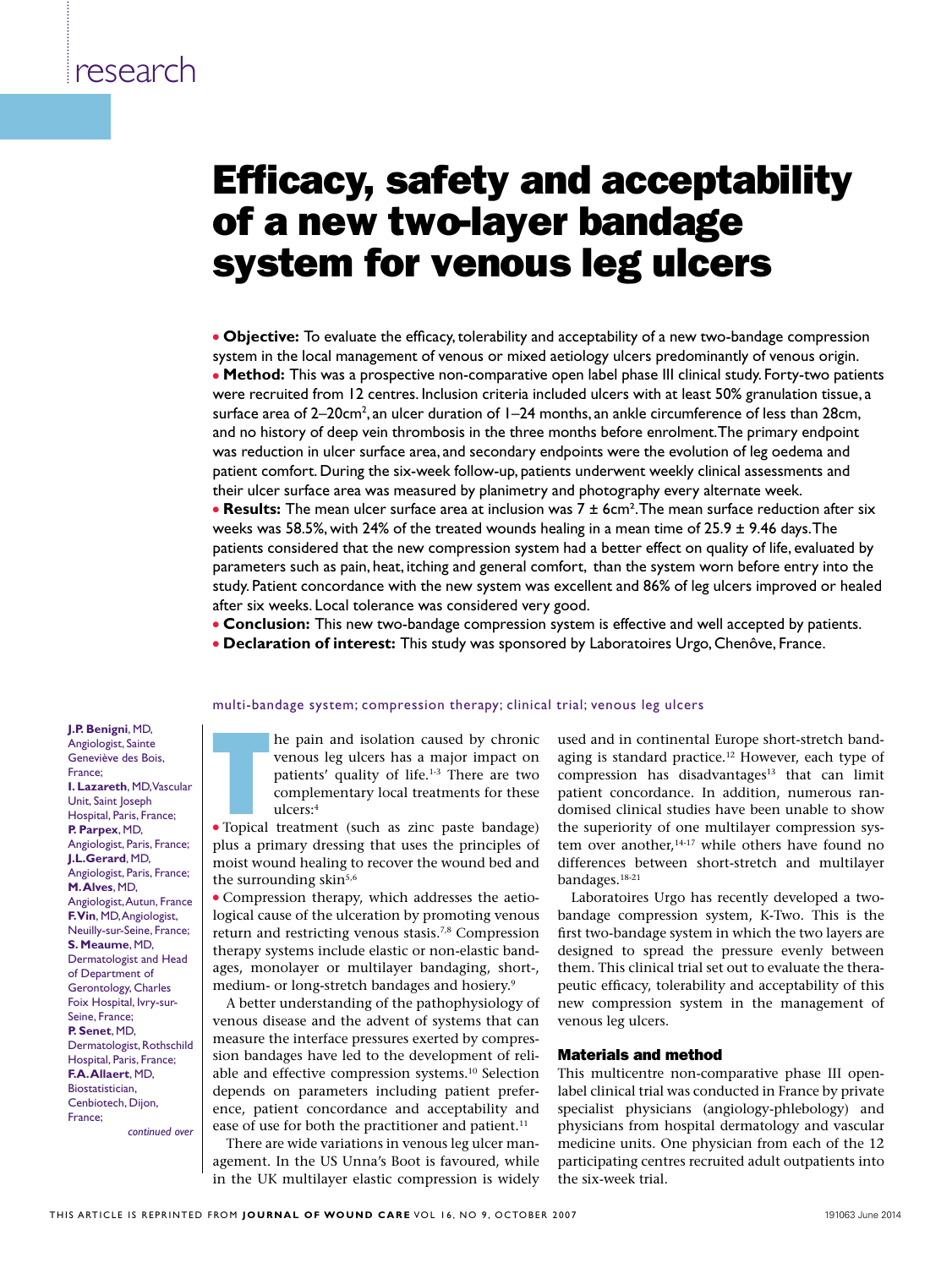#### **Table 1. Patient demographic data (n=42)**

## The inclusion criteria were:<br>• Ulcer size of  $2-20$ cm<sup>2</sup>

- $\bullet$  Ulcer size of 2–20cm<sup>2</sup>
- Ulcer duration of 1–24 months
- <sup>l</sup> Venous aetiology, confirmed by Doppler
- Patients who had already been treated with multi-
- layer compression (two-, three- or four-bandage)
- $\bullet$  Ulcers with more than 50% granulation tissue
- $\bullet$  Patients who could be followed up by the same investigator for the six-week treatment period.

- An ankle circumference over 28cm
- be unsuitable for the primary dressings supplied to be unsuitable for the primary dressings supplied to  $\frac{1}{27.7}$ the investigators)
	-
	- · Malignant ulcers
	- Progressive neoplasic lesions being treated with radiotherapy or chemotherapy, immunosuppressive drugs or high-dose corticosteroids
	- Patient who had presented with deep vein thrombosis in the three months before inclusion.

#### **The new compression system I.e. 1998 Comparison System Comparison System Comparison**

 $\bullet$  K-Tech — the primary bandage, which is com-• K-Tech — the primary bandage, which is com-<br>posed of viscose and polyester wadding within a knitted compressive layer. According to the manufacturer, it offers good absorbency and protection median u **S. Meaumer, meanwhile and head of department of department of department of department of department of department of Gerontology, charles for department of Gerontology, charles for department of Gerontology, charles for** 

> **K-Press — a secondary, woven, cohesive, stretch** bandage. the event none did so.

When applied with the recommended 50% over-<br>**a. Sault and the comment and development**, laboratoires Urgo, chemove, france; france; france; france; france; f lap, the two bandages produce an average pressure ap, the two bandages produce an average pressure time as the K-Tech bandage.<br>of 40mmHg at the ankle.<sup>22,23</sup> Both bandages have twere experienced in the use elliptical patterns on them that form circles when applied (stretched) correctly — this is referred to as the 'etalonnage'. According to a paper presented at a recent conference, this simplifies application and makes it easier to ensure the correct pressure is given.<sup>23</sup>

K-Two is contraindicated in patients with arterial ulcers and arterial disease, and is not recommended for those with an ABPI less than 0.8.

#### **Primary dressings**

The study sponsor provided the investigators with two primary dressings — UrgoCell Non-Adhesive (Cellosorb Non-Adhesive, Laboratoires Urgo) or Urgotul (Laboratoires Urgo), with the intention of avoiding the potential for bias resulting from the use of different primary dressings. However, the physicians were free to use other primary dressings if they thought the wound required it, although in

|                                                       | Table 1. Patient demographic data (n=42) |                               |
|-------------------------------------------------------|------------------------------------------|-------------------------------|
|                                                       | Gender:                                  |                               |
|                                                       | $\bullet$ female                         | 22 (52%)                      |
| The inclusion criteria were:                          | $\bullet$ male                           | 20 (48%)                      |
| • Ulcer size of $2-20$ cm <sup>2</sup>                | Age (years)                              | $70.5 \pm 14.1 (37.5 - 92.9)$ |
| • Ulcer duration of 1-24 months                       |                                          | 73.9                          |
| • Venous aetiology, confirmed by Doppler              |                                          |                               |
| • Patients who had already been treated with multi-   | Weight (kg):                             |                               |
| layer compression (two-, three- or four-bandage)      | $\bullet$ female                         | $78.3 \pm 20.9$ (52-130)      |
| • Ulcers with more than 50% granulation tissue        | $\bullet$ male                           | $92.4 \pm 24.9$ (56-140)      |
| • Patients who could be followed up by the same       |                                          |                               |
| investigator for the six-week treatment period.       | Height (cm):                             |                               |
| Exclusion criteria were:                              | $\bullet$ female                         | $162 \pm 10$ (142-180)        |
| • An ankle circumference over 28cm                    | $\bullet$ male                           | $177 \pm 7 (160 - 195)$       |
| • Dry, non-exuding, sloughy ulcers (as these would    | Body mass index (kg/m <sup>2</sup> )     | $29.5 \pm 6.8$ (19.8-45.2)    |
| be unsuitable for the primary dressings supplied to   |                                          | 27.7                          |
| the investigators)                                    |                                          |                               |
| · Ulcers with clinical signs of infection             | Medical history:*                        |                               |
| · Malignant ulcers                                    | • hypertension                           | 18(43%)                       |
| • Progressive neoplasic lesions being treated with    | • heart disease                          | 9(21%)                        |
| radiotherapy or chemotherapy, immunosuppressive       | · cigarette smoker                       | 9(21%)                        |
| drugs or high-dose corticosteroids                    | · diabetes mellitus                      | 8(19%)                        |
| • Patient who had presented with deep vein throm-     | · allergy to a previous                  | 4(10%)                        |
| bosis in the three months before inclusion.           | wound dressings                          |                               |
| The Versailles medical ethics committee approved      | Phlebological history:*                  |                               |
| the study, which was conducted in concordance         | · previous history of leg                | 36 (86%)                      |
| with the principles of good clinical practice and the | ulceration                               |                               |
| Declaration of Helsinki. Written informed consent     | · phlebitis                              | 21 (50%)                      |
| was obtained from each patient before inclusion.      | • stripping                              | 21(50%)                       |
|                                                       | • sclerosis                              | 12 (29%)                      |
| The new compression system                            | • family history of chronic              | 28 (68%)                      |
| The K-Two system comprises two bandages:              | venous disorders                         |                               |
| $\bullet$ K-Tech — the primary bandage, which is com- |                                          |                               |
|                                                       |                                          |                               |

Data were given for more than one category Results are given as mean  $\pm$  SD (range) followed by the median unless otherwise indicated

The primary dressing was changed at the same time as the K-Tech bandage. The investigators, who were experienced in the use of multilayer compression therapy, all received the same training on the application of the new system. The frequency of dressing changes was determined by the physicians, based on clinical need.

#### **clinical assessment**

The physicians measured the ulcer surface area using planimetry and photographs at entry and then every two weeks. Clinical assessments, recorded at baseline and then weekly, included:

- $\bullet$  The condition of the surrounding skin
- Ankle brachal pressure index measurements
- The presence of oedema on the lower limb (circumference measured using a tape measure)
- Presence of trophic disorders on the contralateral lower limb
- Exudate level

<sup>l</sup> Spontaneous wound pain (that occurring between dressing changes).

#### **A. Sauvadet, PhD.** Research and Development. laboratoires Urgo, chenôve, france; **S. Bohbot**, MD, Research and Development, laboratoires Urgo, chenôve, france. Email: snipe@easynet.fr

#### **references**

**1** Hareendran, A., Bradbury, A., Budd, J. et al. Measuring the impact of venous leg ulcers on quality of life. J Wound care 2005; 14: 2, 53-57. **2** smith, J.J., Guest, m.G., Greenhalgh, R.M., Davies A.H. Measuring the quality of life in patients with venous ulcers. J Vasc Surg 2000; 31: 4, 642-649. **3** Lamping, D.L., Schroter. S.,  $K<sub>U</sub>$  X. et al. Evaluation of outcomes in chronic venous disorders of the leg: development of a scientifically rigorous, patient-reported measure of symptoms and quality of life. J vasc surg 2003; 37: 2, 410-419. **4** phillips, T.J. current approaches to venous ulcers and compression. Dermatol surg 2001; 27: 7, 611-621. **5** Winter, G.D. Formation of the scab and rate of re-epithelialization of superficial wounds in the skin of the young domestic pig. Nature 1962; 193: 293-294. **6** Winter, G.D. Effect of air drying and dressings on the surface of wounds. Nature

1963; 197: 91-93. **7** Moffatt, C. Leg ulcers. In; Murray, S. (ed.). Vascular Disease: Nursing and management. John Wiley & sons, 2001. **8** Vowden, P. The investigation and assessment of venous disease. I Wound Care 1998; 7: 3, 143-147. **9** Bello, Y.m., phillips, T.J. Management of venous ulcers. J Cutan Med Surg 1998; 3: 1 (suppl.), 6-12. **10** Ramelet, A.A. compression therapy: a new demonstration of its effectiveness. Dermatology

1998; 197: 4, 309.

s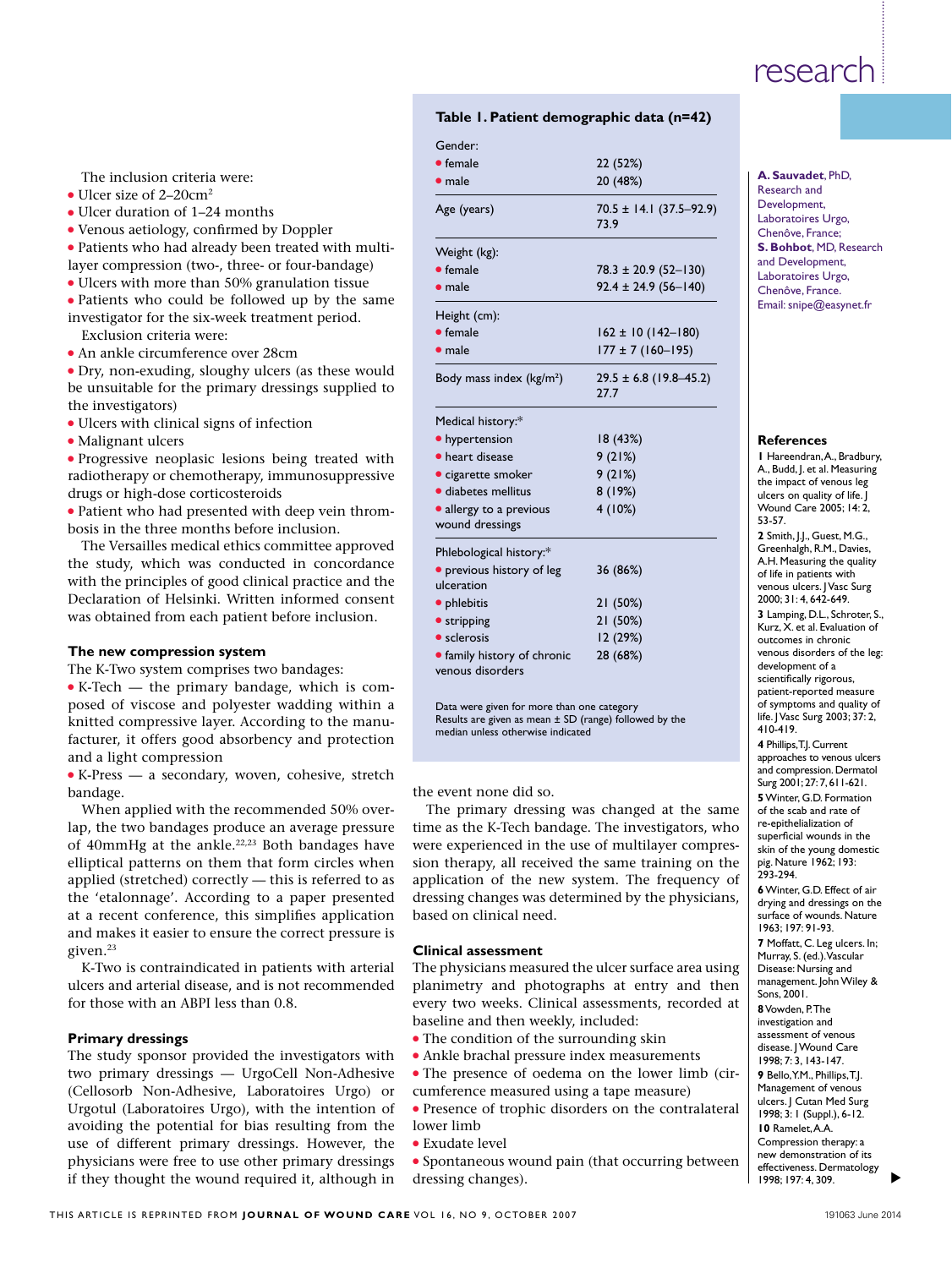**11** Dale, J.J., Ruckley, C.V.,<br>Gibson, B. et al. Multi-layer **Tablo** Gibson, B. et al. multi-layer compression: comparison of four different four-layer bandage systems applied to the leg. Eur J Vasc Endovasc surg 2004; 27: 1, 94-99. 12 Cullum, N., Nelson, E.A., fletcher, a.W., sheldon, T.a. compression for venous leg ulcers. Cochrane Database Syst Rev. 2001: 2: CD000265 13 Gardon-Mollard, C., Ramelet, A-A. La contention médicale. collection abrégés de Médecine, edition masson, 1999. 14 Vowden, K.R., Mason, A. Wilkinson, D., Vowden, P. comparison of the healing rates and complications of three four-layer bandage regimens. J Wound Care 2000; 9: 6, 269-272.

## **Table 2. Baseline leg ulcer characteristics (n=42)** Endpoints<br>
eline leg ulcer characteristics<br>
The primary endpoint<br>
surface area during th

| compression.companson<br>of four different four-layer                                  | $(n=42)$                               |                                     | surface area durii                       |
|----------------------------------------------------------------------------------------|----------------------------------------|-------------------------------------|------------------------------------------|
| bandage systems applied to<br>the leg. Eur J Vasc Endovasc<br>Surg 2004; 27: 1, 94-99. | Ulcer duration (months)                | $8.1 \pm 10.4$ (1-60)               | Secondary endpo<br>• An improvemer       |
| 12 Cullum, N., Nelson, E.A.,<br>Fletcher, A.W., Sheldon, T.A.                          | Ulcer surface area (cm <sup>2</sup> )  | $6.97 \pm 6.43$<br>$(0.78 - 27.76)$ | wound, as assesse<br>• Occurrence of     |
| Compression for venous<br>leg ulcers. Cochrane<br>Database Syst Rev. 2001; 2:          | Recurrent ulcer                        | 26 (62%)                            | wound infection<br>and bleeding fro      |
| CD000265.                                                                              | Venous insufficiency:                  |                                     | surrounding skin                         |
| 13 Gardon-Mollard, C.,<br>Ramelet, A-A. La                                             | • superficial venous system            | 26 (62%)                            | • Acceptability of                       |
| contention médicale.                                                                   | • superficial and deep systems         | 11(26%)                             | defined as concor                        |
| Collection Abrégés de<br>Médecine, edition<br><b>MASSON, 1999.</b>                     | $\bullet$ Deep                         | 5(12%)                              | life, measured as<br>itchiness, sensatio |
| 14 Vowden, K.R., Mason, A.,<br>Wilkinson, D., Vowden, P.                               | <b>ABPI</b>                            | $1.0 \pm 0.1$ (0.8–1.3)<br>1.0      | bandages, ease of<br>both during the d   |
| Comparison of the healing<br>rates and complications of                                | Ulcer location:                        |                                     |                                          |
| three four-layer bandage                                                               | • right lower limb                     | 15(36%)                             | <b>Statistical analys</b>                |
| regimens. J Wound Care<br>2000; 9: 6, 269-272.                                         | • left lower limb                      | 27 (64%)                            | A descriptive stat                       |
| 15 Moffatt, C.J., Simon, D.                                                            |                                        |                                     | all patients inclu                       |
| A., Franks, P.J. et al.                                                                | Ulcer position:                        |                                     | intention-to-treat                       |
| Randomized trial<br>comparing two four-layer                                           | · malleolar                            | 12(29%)                             | secondary endpc                          |
| bandage systems in the                                                                 | • supramalleolar                       | 15(36%)                             | healed before we                         |
| management of chronic leg                                                              | • submalleolar                         | 4(10%)                              | account of the la                        |
| ulceration. Phlebology<br>1999; 14: 139-142.                                           | $\bullet$ other                        | 11(26%)                             | vation carried for                       |
| <b>16</b> Franks, P.J., Moffatt, C.J.,                                                 | Condition of the surrounding skin:*    |                                     | described by sam                         |
| Ellisson, D.A. et al. Quality of<br>life in venous ulceration: a                       | $\bullet$ healthy                      | 3(7%)                               | median and rang                          |
| randomized trial of two                                                                | • erythematous                         | 23 (55%)                            | absolute and relat                       |
| bandage systems. Phlebology                                                            | • eczematous                           | 10(24%)                             | <b>Results</b>                           |
| 1999; 14: 3, 95-99.                                                                    | • oedematous                           | 18(43%)                             | <b>Baseline populat</b>                  |
| 17 Moffatt, C.J., McCullagh,<br>L., O'Connor, T. et al.                                | $\bullet$ irritated by the dressing(s) | 7(17%)                              |                                          |
| Randomized trial of four-                                                              | • macerated                            | 6(15%)                              | Forty-two outpat                         |
| layer and two-layer bandage<br>systems in the management                               | $\bullet$ other                        | 3(7%)                               | investigating cen-<br>to determine the   |
| of chronic venous<br>ulceration. Wound Repair                                          | Exudate level:                         |                                     | defined by the st                        |
| Regen 2003; II: 3, 166-171.                                                            | • absent                               | (3%)                                | given in Table 1.                        |
| 18 Partsch, H., Damstra,<br>R.J., Tazelaar, D.J. et al.                                | • moderate                             | 30 (79%)                            | The gender di                            |
| Multicentre, randomised                                                                | • heavy                                | 7 (18%)                             | while the mean 1                         |
| controlled trial of four-layer                                                         | • very heavy                           |                                     | weight' at 29.5 $\pm$                    |
| bandaging versus short-<br>stretch bandaging in the                                    | Oedema in the                          | 29 (69%)                            | high incidence o                         |
| treatment of venous leg<br>ulcers.VASA 2001; 30: 2,                                    | lower limb under study                 |                                     | diabetes mellitus                        |
| $108 - 113.$<br>19 Franks, P.J., Moody, M.,                                            | Spontaneous wound pain:                |                                     | <b>Ulcer history</b>                     |
| Moffatt, C.J. et al.                                                                   | • absent                               | 4(10%)                              | Baseline ulcer ch                        |
| Randomized trial of cohesive                                                           | $\bullet$ minor                        | 8(19%)                              | Most of the ulcers                       |
| short-stretch versus four-<br>layer bandaging in the                                   | · moderate                             | 16 (38%)                            | three cases (7%) v                       |
| management of venous                                                                   | • intense                              | 14 (33%)                            | Spontaneous pair                         |
| ulceration. Wound Repair<br>Regen 2004; 12: 2, 157-162.                                |                                        |                                     | 70% of the patier                        |
| 20 Polignano, R., Bonadeo,                                                             | Response to previous treatment:        |                                     | confirmed by Dop                         |
| P., Gasbarro, S., Allegra, C.                                                          | • clear improvement                    | 5 (12%)                             | Twenty-nine pa                           |
| A randomised controlled<br>study of four-layer                                         | • moderate improvement                 | 14(33%)                             | ma in the lower u                        |
| compression versus Unna's                                                              | • stagnation                           | 11(26%)                             | All but one had                          |
| Boot for venous ulcers.<br>Wound Care 2004; 13: 1,                                     | • worsening                            | 12 (29%)                            | aging applied by<br>being a patient v    |

\* more than one response could be given Results are presented as mean  $\pm$  SD (range), followed by the median unless otherwise stated ABPI = ankle brachial pressure index

#### **endpoints**

The primary endpoint was the reduction in wound surface area during the six-week follow-up period. Secondary endpoints were: gurface area during the six-<br>Secondary endpoints were:<br>**8.** l ± 10.4 (1–60) • An improvement in the c

 $\bullet$  An improvement in the clinical condition of the wound, as assessed above

<sup>l</sup> Occurrence of adverse events: clinical signs of wound infection as diagnosed by the investigators, and bleeding from the wound or damage to the surrounding skin

• Acceptability of the new system to the patient: defined as concordance and its effect on quality of life, measured as pain intensity, frequency of pain, itchiness, sensation of heat under the compression bandages, ease of wearing shoes, and general comfort both during the day and during the night.

#### **Statistical analysis**

A descriptive statistical analysis was performed on all patients included in the trial, conducted on an intention-to-treat (ITT) basis for the primary and secondary endpoints. If the patient withdrew or healed before week 6, the efficacy analysis took account of the last evaluation available (last observation carried forward, LOCF). Continuous data are described by sample size, mean, standard deviation, median and range; discrete data are described by absolute and relative frequencies.

#### Results

#### **Baseline population**

Forty-two outpatients were recruited from the 12 investigating centres. This was considered sufficient systems in the management **o** other **S.** M. Mean of  $\frac{3(7%)}{(7%)}$  to determine the efficacy of the new system, as defined by the study. Patient demographic data are given in Table 1.

The gender distribution was evenly balanced, while the mean body mass index (BMI) was 'overweight' at 29.5  $\pm$  6.8 kg/m<sup>2</sup>. There was a relatively high incidence of high blood pressure (43%) and diabetes mellitus (19%).

#### **ulcer history**

Baseline ulcer characteristics are given in Table 2. Most of the ulcers were recurrent (62%), and in only three cases (7%) was the surrounding skin 'healthy'. Spontaneous pain was moderate to intense in over 70% of the patients, even when venous origin was confirmed by Doppler (ABPI:  $1.0 \pm 0.1$ ).

Twenty-nine patients (69%) presented with oedema in the lower ulcerated limb.

All but one had been wearing compression bandaging applied by the investigators — the exception being a patient who was presenting with an ulcer for the first time:

- 32% used a single bandage (long-stretch)
- 39% used a two-bandage system
- 29% used a three- to four-bandage system.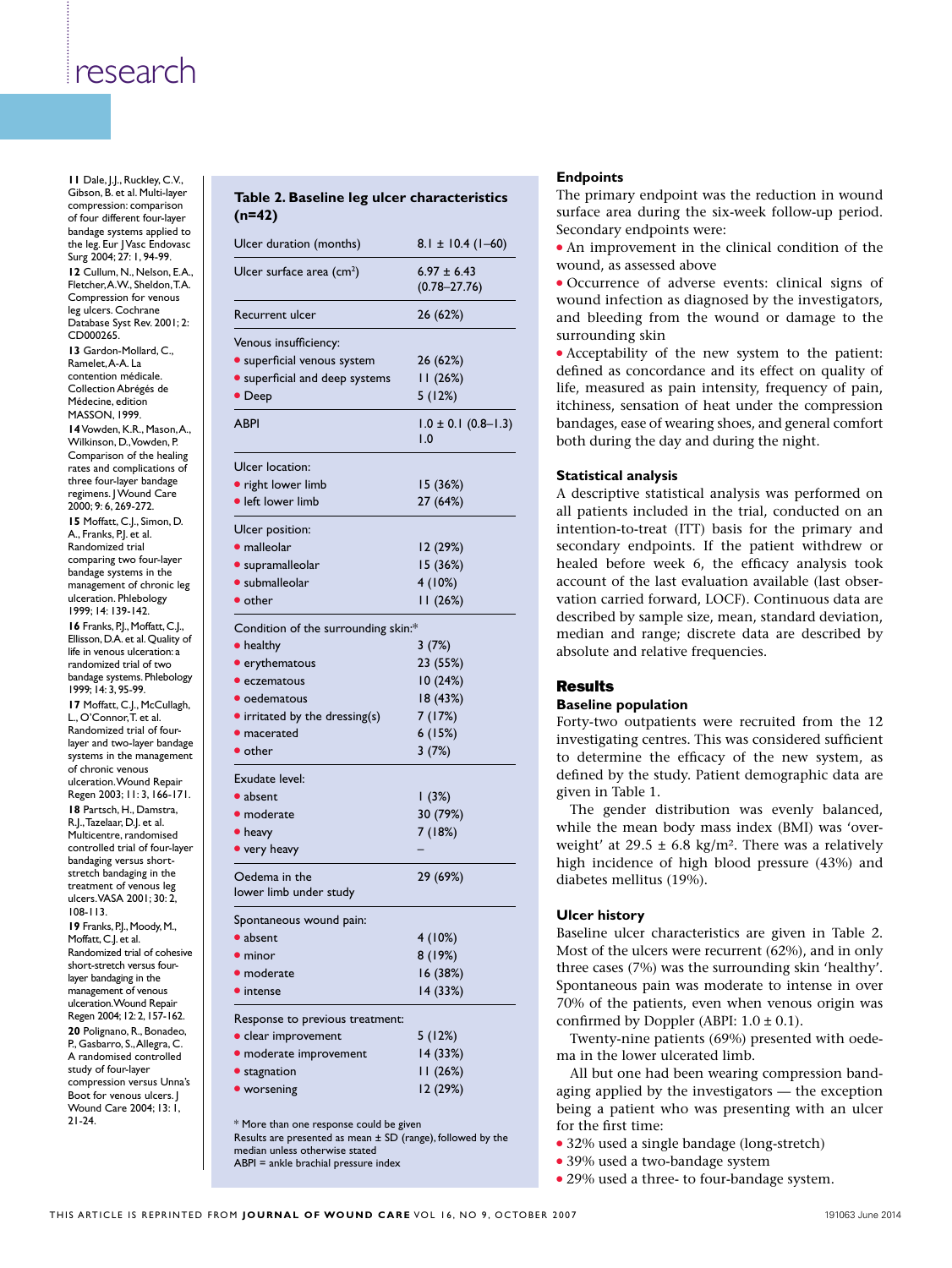Nearly 55% of the treated ulcers had not improved<br>despite the compression therapy. despite the compression therapy.

#### **effect of the prior treatment on quality of life**

#### **efficacy**

#### **Secondary endpoints**

**Impact on quality of life** Patients reported that they had experienced spontaneous pain in 53% of the weekly assessments conducted throughout the course of the study. It was considered 'intense' in 25% of the study assessments, compared with 45% at baseline. When present, pain was reported as 'continuous' in 9% of the study assessments, compared with 32% at baseline.

Less itchiness was perceived underneath the new system: patients reported no itchiness in 59% of the

# Table 3. Acceptability and effect on quality of life of the not improved<br>Table 3. Acceptability and effect on quali<br>compression systems used at baseline and

|                                                                                                    |                                |                 | compression systems used at baseline and throughout the study |
|----------------------------------------------------------------------------------------------------|--------------------------------|-----------------|---------------------------------------------------------------|
| Effect of the prior treatment on quality of life                                                   |                                | <b>Baseline</b> | Throughout study*                                             |
| At the inclusion visit, the investigators evaluated                                                |                                |                 |                                                               |
| the acceptability of the previous compression sys-                                                 |                                | No. (%)         | $No.$ (%)                                                     |
| tem used and its effect on quality of life:<br>• Thirty-three patients (81%) had experienced pain, | Pain under compression system? |                 |                                                               |
| which was 'intense' in 13 (40%) and 'continuous' in                                                | $\bullet$ Yes                  | 33/41(81)       | 115/215(53)                                                   |
| 10(32%)                                                                                            | $\bullet$ No                   | 8/41(20)        | 100/215(47)                                                   |
| • Twenty-three (57%) perceived that their skin felt                                                |                                |                 |                                                               |
| moderately or intensely itchy under the previous                                                   | Intensity of pain:             |                 |                                                               |
| compression system                                                                                 | $\bullet$ minor                | 6/33(18)        | 29/115 (25)                                                   |
| · Eighteen (44%) considered that their skin felt                                                   | · moderate                     | 12/33(37)       | 52/115(45)                                                    |
| moderately or intensely hot under the compression                                                  | $\bullet$ intense              | 13/33(40)       | 29/115(25)                                                    |
| system                                                                                             | • very intense                 | 2/33(6)         | 5/115(4)                                                      |
| • Ten (24%) had difficulty putting on their shoes                                                  | Frequency of pain**            |                 |                                                               |
| when wearing the compression bandages                                                              | $\bullet$ continuous           | 10/31(32)       | 10/115(9)                                                     |
| • Nine (22%) and five (19%) reported that the com-                                                 | • intermittent                 | 21/31(68)       | 105/115(91)                                                   |
| pression bandaging was uncomfortable during the                                                    |                                |                 |                                                               |
| day and at night respectively.                                                                     | ltchiness <sup>+</sup>         |                 |                                                               |
| Full results are given in Table 3.                                                                 | $\bullet$ none                 | 18/41(44)       | 159/268 (59)                                                  |
|                                                                                                    | • moderate                     | 17/41(42)       | 87/268 (32)                                                   |
| <b>Efficacy</b>                                                                                    | • intense                      | 6/41(15)        | 21/268(8)                                                     |
| Planimetric measurements for all patients identified                                               | • very intense                 |                 | 1/268(0.3)                                                    |
| a mean reduction in wound surface area of 58.51%                                                   | Sensation of heat <sup>+</sup> |                 |                                                               |
| after six weeks (median value: 72.5%). Fig 1 illus-                                                | $\bullet$ none                 | 23/41(56)       | 175/268 (65)                                                  |
| trates the mean reduction that occurred during the                                                 | · moderate                     | 14/41(34)       | 78/268 (29)                                                   |
| course of the treatment.                                                                           | $\bullet$ intense              | 4/41(10)        | 12/268(5)                                                     |
| At the end of the six-week treatment, the mean                                                     | • very intense                 |                 | $3/268$ (1)                                                   |
| surface area was $2.42 \pm 3.60$ cm <sup>2</sup> (median 1.05cm <sup>2</sup> )                     |                                |                 |                                                               |
| p<0.0001), compared with $6.97 \pm 6.43$ cm <sup>2</sup> (median                                   | Ease of wearing shoes†         |                 |                                                               |
| 4.96cm <sup>2</sup> ) at baseline.                                                                 | • very easy                    | 7/41(17)        | 59/268 (22)                                                   |
| Ten ulcers (24%) healed in a mean of $25.9 \pm 9.46$                                               | $\bullet$ easy                 | 24/41 (59)      | 166/268(62)                                                   |
| days (range 7-41). Their baseline mean surface area                                                | · difficult                    | 7/41(17)        | $35/268$ (13)                                                 |
| was 6.2cm <sup>2</sup> and the mean duration was 6.7 months.                                       | • very difficult               | 3/41(7)         | 8/268(3)                                                      |
| The baseline surface area reduced by more than 40%                                                 | General comfort during         |                 |                                                               |
| in 32 of the 42 patients in a mean of 18.8 days.                                                   | the day†                       |                 |                                                               |
| At six weeks, the investigators considered that 10                                                 | • very good                    | 4/41(10)        | 107/268 (40)                                                  |
| ulcers had healed, 26 had 'improved', four had stag-                                               | · good                         | 28/41(68)       | 147/268 (55)                                                  |
| nated and two had increased in size.                                                               | $\bullet$ poor                 | 9/41(22)        | 14/268(5)                                                     |
|                                                                                                    | • very poor                    |                 |                                                               |
| <b>Secondary endpoints</b>                                                                         |                                |                 |                                                               |
| • Clinical assessments At week 6, only five patients                                               | General comfort during         |                 |                                                               |
| (12%) still had clinical oedema of their lower limb                                                | the night‡                     |                 |                                                               |
| compared with 29 (70%) at baseline. Ten ulcers                                                     | • very good                    | $4/26$ (15)     | 92/262(35)                                                    |
| (30%) had a healthy surrounding skin, compared                                                     | • good<br>$\bullet$ poor       | 17/26(65)       | 149/262 (57)                                                  |
| with only three (7%) at baseline.                                                                  |                                | 5/26(19)        | 19/262(7)                                                     |
| <b>Impact on quality of life</b> Patients reported that                                            | • very poor                    |                 | 2/262(0)                                                      |

\* To give a full picture of the effects of the new two-bandage compression system on quality of life, results are given for all weekly clinical assessments conducted throughout the six-week follow-up period

Data are missing for two of the 33 patients who experienced pain at baseline † one patient had not been prescribed compression before inclusion

‡ The total is different to 41 for baseline general comfort during the day because some patients did not wear compression system during the night

s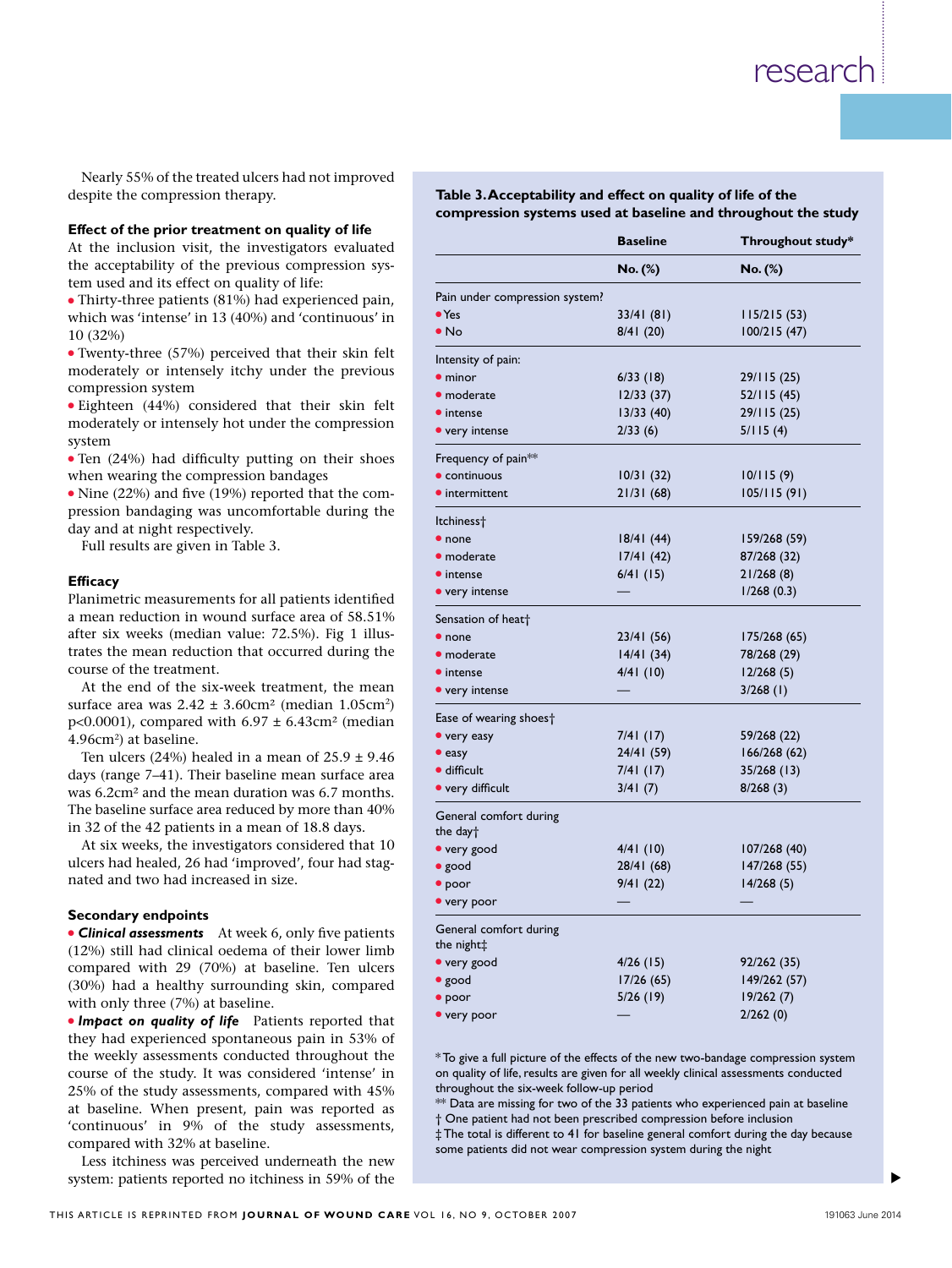**21** Scriven, J.M., Taylor, L.E., study as<br>Wood, A.J. et al. A when it w Wood, A.J. et al. A prospective randomised trial of four-layer versus short stretch compression bandages for the treatment of venous leg ulcers. Ann R coll surg engl 1998; 80: 3, 215-220.

> **22** Junger, m., haase, J. Interface pressure of three different multi-layer bandage systems in healthy volunteers: results of a prospective clinical study. Paper presented at the European Wound Management Association meeting May 2007, Glasgow. 23 Hannah, R. Interface pressure measurements and usability between three compression bandage systems. Paper presented a the European Wound Management Association May 2007, Glasgow.

**24** Margolis, D.J., Berlin, J.A., strom, B.l. Which venous leg ulcers will heal with limb compression bandages? Am J Med 2000; 109: 1, 15-19.

25 Phillips, T.J., Machado, F., Trout, R. et al. Prognostic indicators in venous ulcers. J Am Acad Dermatol 2000; 43: 4, 627-630.

26 Vin, F., Téot, L, Meaume, s. The healing properties of Promogran in venous leg ulcers. J Wound care 2002; 11: 9, 335-341.

27 Hansson, C. The effects of cadexomer iodine paste in the treatment of venous leg ulcers compared with hydrocolloid dressing and paraffin gauze dressing. Cadexomer Iodine Study Group. Int J Dermatol Stroup. Int J Dermatoi **Stroup. Intervention**<br>1998; 37: 5, 390-396. Strong and development, laboratoires Urgo, france.<br>1998; 37: 5, 390-396. **28** Thomas, S., Banks, V., Bale, S. et al. A comparison of two dressings in the management of chronic wounds. J Wound Care 1997; 6: 8, 383-386. **29** fays, s., schmutz, J.l., vin f. et al. leg ulcers and the Urgocell Non-Adhesive wound dressing. Br J Nurs 2005; 14: 11 (suppl.), s15-s22. **30** smith, J., hill, J., Barrett, S. et al. Evaluation of Urgotul plus K-four compression for venous leg ulcers. Br | Nurs 2004; 13: (suppl. 6): s20-28. **31** Meaume, S., Ourabah, Z., cartier, h. et al. Evaluation of a lipidocolloid wound dressing in the local management of leg ulcers. J Wound care 2005; 14: 7, 329-34.

study assessments, compared with 44% at baseline, when it was noted as more intense. In addition, less heat sensation was perceived underneath the new system: patients reported they had felt no heat in 65% of the study assessments versus 56% at baseline. Table 4. Ease of us<br>
compression syste<br>
ents, compared with 44% at baseline,<br>
red as more intense. In addition, less<br>
was perceived underneath the new

More people did not experience difficulty putting their shoes on while wearing the new system (84% versus 76% at baseline, of whom 33% had worn a monolayer system before entry).

More patients considered the new system very Systems in Reality<br>
volunteers: results of a<br>
prospective clinical study.<br>
Paper presented at the versus 78% at baseline) However 50% considered it versus 78% at baseline). However, 50% considered it European Wound<br>
Management Association<br>
meeting May 2007, Glasgow. Compression system worn before inclusion. compression system worn before inclusion.

More patients considered the new system very ah, R. Interface More patients considered the new system very<br>
measurements<br>
lity between three comportable or comfortable during the night (92% versus 80% at baseline). However, 41% of the patients who wore multilayer bandages at baseline thought the new system was generally more comfortable at night, while 48% thought it was as comfortable as their previous compression system and 11% thought it was less comfortable. Full results for the quality-of-life data are given in Table 3.

> **Adverse events** Three topical adverse events were reported:

• A small blister on the anterior side of the leg in tors in venous ulcers. | one patient, which disappeared after five days with-**Incar Bermator 2000,** out treatment. The investigator thought this might  $\mathbf{h}, \mathbf{627\text{-}630}$ . have been caused by the dressing

<sup>l</sup> Two local infections (*Pseudomonas aeruginosa*)  $\begin{bmatrix} 1 & 1 & 1 \\ 0 & 0 & 1 \end{bmatrix}$  occurred at weeks 4 and 6, causing one patient to oo<sub>2</sub>; exercise at weeks 1 and 0, causing one patient to withdraw prematurely. In the investigators' opine effects ion, based on their clinical experience, the infecof cadexomer iodine paste in tions were not dressing-related.

> **PERIMENT ONLY SETTLE CONCOCOGO EXAMPLE 19 ATTLE STANDER** compared with **Property** Only three patients (7%) withdrew from the study, pid dressing and **all for reasons unrelated to healing or the new sys-**<br>all a dressing paramin gauze di essing.<br>Cadexomer lodine Study tem. This is indicative of a high level of patient con- at six v cordance.<sup>15,17-19</sup>

#### Use of the compression system therapy

The results on ease of use are given in Table 4. The investigators considered the new system 'very easy' or 'easy' to apply in almost all cases. The primary dressing remained completely in place beneath the new system between changes in 91% of the cases (196/215).

#### **Discussion**

This clinical trial aimed to evaluate the efficacy (primarily defined as the reduction in ulcer surface area), tolerability and acceptability of a new twobandage compression system for venous leg ulcers. None of the patients was lost to follow-up despite its ambulatory nature.

As this was a non-comparative trial, it is not possible to compare the results on efficacy with those of other compression bandaging systems. Indeed, a key objective was to determine if the product is safe

#### **Table 4. ease of use of the new compression system**

|                                                          |                                                         | $No.$ (%)                                        |  |
|----------------------------------------------------------|---------------------------------------------------------|--------------------------------------------------|--|
| red with 44% at baseline.                                |                                                         | Ease of application of the first bandage (n=227) |  |
| intense. In addition, less                               | • very easy                                             | 105(46)                                          |  |
| ed underneath the new                                    | $\bullet$ easy                                          | 120(53)                                          |  |
| hey had felt no heat in                                  | · difficult                                             | 2(0.8)                                           |  |
| ts versus 56% at baseline.<br>erience difficulty putting | • very difficult                                        |                                                  |  |
| ng the new system (84%                                   | Ease of application of the second bandage $(n=227)$     |                                                  |  |
| whom 33% had worn a                                      | • very easy                                             | 121(53)                                          |  |
| ntry).                                                   | $\bullet$ easy                                          | 104(46)                                          |  |
| d the new system very                                    | · difficult                                             | 2(0.8)                                           |  |
| e during the day (95%                                    | • very difficult                                        |                                                  |  |
| wever, 50% considered it<br>during the day than the      | Ability to hold primary wound dressing in place (n=215) |                                                  |  |
| before inclusion.                                        | $\bullet$ Yes                                           | 196(91)                                          |  |
| d the new system very                                    | $\bullet$ No                                            | 19(9)                                            |  |

and well accepted by patients and practitioners. However, it is of interest that the physicians considered its efficacy to be satisfactory in 36 of the 42 ulcers, which either healed or improved by week 6. At baseline, the mean ulcer surface area was more than 5cm2 and the mean duration was more than six months, which are not associated with a good prognosis.24,25 Furthermore, just over half of the ulcers (55%) were stagnating or worsening at baseline and the condition of the surrounding skin was not healthy in 93%.

It would be inappropriate to compare the percentage of healed ulcers recorded in this six-week study with the results of studies where the follow-up was 12 weeks. (Six weeks was chosen because the endpoint was not total wound closure.) However, it is worth noting that the mean reduction in ulcer surface area observed after six weeks of treatment (58.51%) is at least comparable with data recorded at six weeks in venous ulcer studies that used other compression therapy systems<sup>26-28</sup> or compression bandaging plus lipidocolloid primary dressings, $29-31$ where the baseline leg ulcer surface areas and durations were similar. The fact that compression was used in combination with the lipidocolloid dressing in the latter three studies $29-31$  suggests that the primary dressing was not solely responsible for the positive outcomes recorded here.

More than 75% of the leg ulcers in our study showed a 40% or more reduction of their initial surface area in a mean time of 18.8 days. In venous leg ulcers a reduction of 40% of the initial surface area after four weeks of treatment is highly predictive of complete healing at 20–24 weeks.<sup>32-34</sup>

Efficacy was also evaluated in terms of the system's effect on lower leg oedema: only 12% of patients still had oedema after six weeks compared with 69% at baseline.

Only three topical adverse events were recorded during trial, which is lower than reported elsewhere in the literature.15,17-19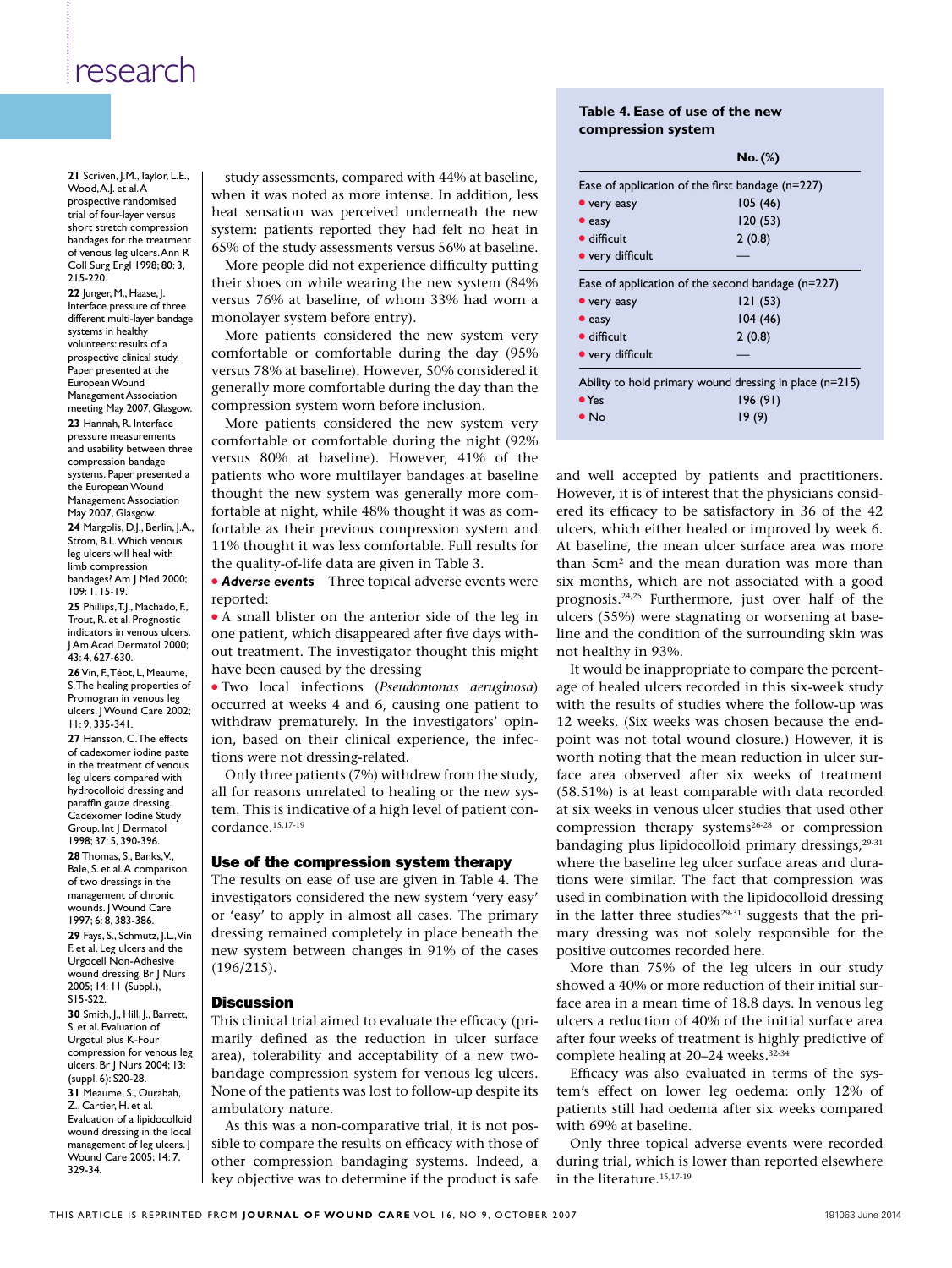The improvement in the condition of the sur-<br>rounding skin recorded here may be due to the use rounding skin recorded here may be due to the use of the lipidocolloid primary dressing, which has shown similar improvements in clinical or observational leg ulcer studies.<sup>29,35</sup>

In terms of its impact on patients' day-to-day quality of life, patients considered that sensations of pain, heat and itchiness decreased with the new system and found it easier to put their shoes on. Furthermore, 50% and 40% reported that general comthermore, 50% and 40% reported that general com-<br>
fort during the day and at night, respectively, was  $\begin{array}{c|c} 8 & 0 \\ \hline \end{array}$ better than with their previous system.

> In order to document the interface pressures susseven days (a four-layer bandage [Profore, Smith seven days (a four-layer bandage [Profore, Smith<br>and Nephew] and a short stretch [Actico, Activa]), a rior to 40mmHg<br>according to the distribution of the short processes prospective randomised study involving 24 healthy volunteers was conducted.22 The K-Two system was able to sustain an effective interface pressure (>40 mmHg) for one week, like the four-layer bandages system. No adverse events were noted in the K-Two group, whereas 25% discontinued the four-bandage system after three days due to pain. The investigating physicians noted the new system was easy to apply in all cases, probably due to the 'etalonnage'.

This was confirmed when 32 nurses tested the same three compression systems on a healthy vol-<br>These prelimina unteer; the results, presented at the same confer- bandage compressio ence, showed that K-Two was easier to apply and alternatively delivered effective therapeutic pressure (level supe- an imp

**M. alves**, md, angiologist, autun, france

**fig 1. Mean percentage reduction in ulcer surface area over the six-week treatment period with the**  The sur-<br>  $\frac{1}{2}$  of the sur-<br>  $\frac{1}{2}$  of the use<br>  $\frac{1}{2}$  of the use<br>  $\frac{1}{2}$   $\frac{1}{2}$   $\frac{1}{2}$   $\frac{1}{2}$   $\frac{1}{2}$   $\frac{1}{2}$   $\frac{1}{2}$   $\frac{1}{2}$   $\frac{1}{2}$   $\frac{1}{2}$   $\frac{1}{2}$   $\frac{1}{2}$   $\frac{1}{2}$   $\frac{1}{2}$   $\frac{$ 



rior to 40mmHg, as measured by the Kikuhime subbandage pressure monitor).<sup>23</sup>

#### Conclusion

Our results indicate that K-Two is effective in the management of venous leg ulcers. Compared with the compression therapy systems used before entry, clinical benefits included increased patient comfort, which was reflected by total concordance with the new system, the avoidance of dressing slippage and the reduction in bulk.

These preliminary results indicate that the twobandage compression system represents a suitable alternative to other compression systems, enabling an improvement of the patient's quality of life.  $\blacksquare$ 

**32** hill, d.p, poore, s., Wilson, J. et al. Initial healing rates of venous ulcers: are they useful as predictors of healing? Am J surg 2004; 188: (1a suppl), 22-25.

**33 Prince, S. Dodds, S.R.** Use of ulcer size and initial responses to treatment to predict the healing time of leg ulcers. J Wound Care 2006;15: 7, 299-303. **34** Gelfand, J.m, hoffstad, O., Margolis, D.J. Surrogate

endpoints for the treatment of venous leg ulcers. I Invest Dermatol 2002;119: 6, 1420-1425. **35** Dereure, O., Vin, F., lazareth, I., Bohbot, S. compression and periulcer skin in outpatients' venous leg ulcers: results of a French survey. | Wound care 2005; 14: 6, 265-271.